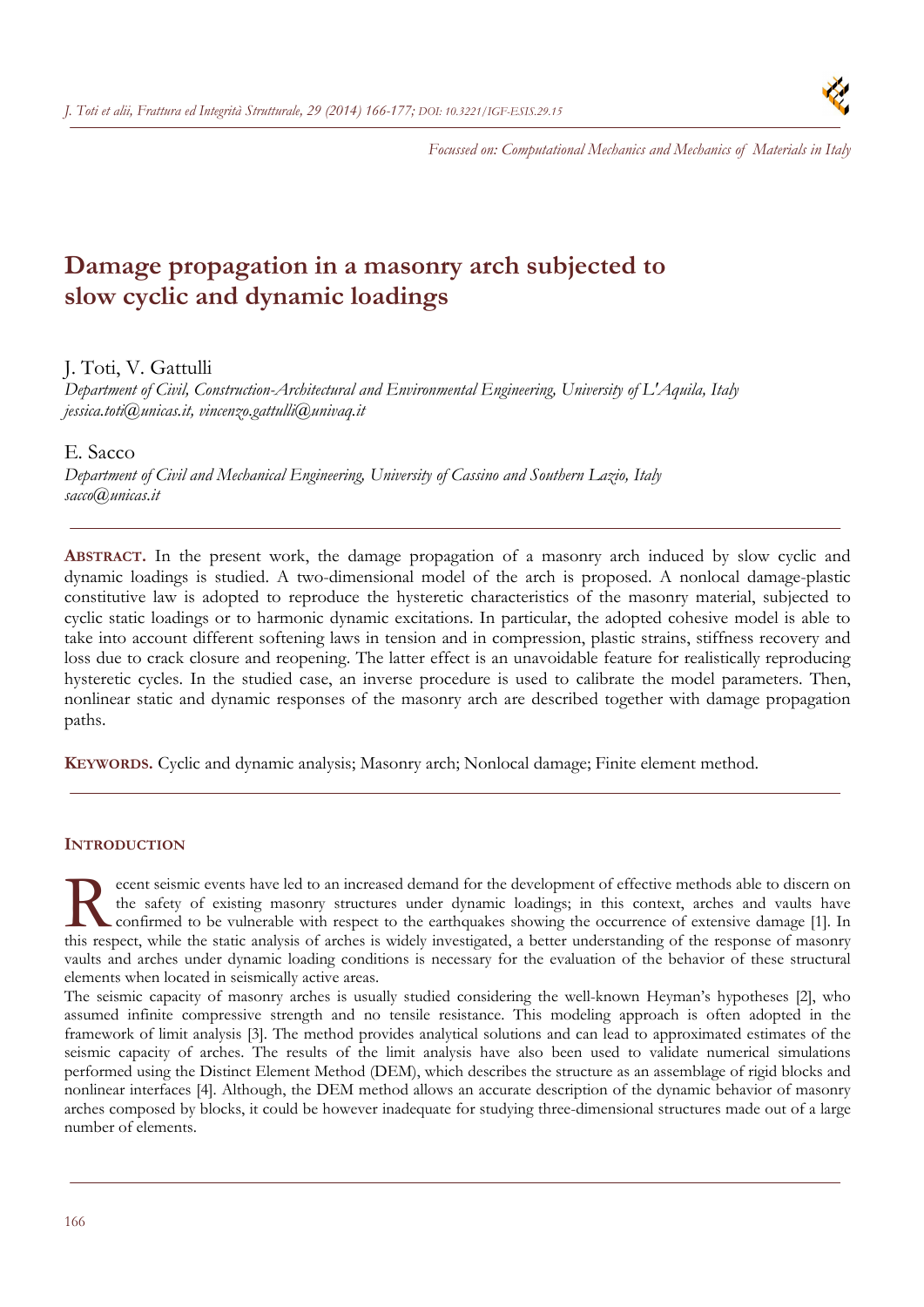

A further alternative is the use of the Finite Element Method (FEM), by adopting a micro-modeling approach [5, 6] or a macro-modeling approach [7, 8].

The computational analysis of these structures subjected to dynamic loadings requires realistic stress-strain material models to satisfactorily reproduce their physical behavior. Research efforts on the static response of the masonry material under cyclic loadings aim at providing an efficient model capable of predicting the hysteretic characteristics of the entire element. Common models used to reproduce the cyclic behavior of cohesive material are based on damage mechanics, plasticity theory and coupling of both. As widely known, if the stress-strain laws with softening are used within the standard continuum theory, the obtained numerical results suffer from pathological sensitivity to the spatial discretization, e.g. to the size of the finite elements. Upon mesh refinement, the energy dissipated by the numerical model decreases and tends to extremely low values, sometimes even to zero. As remedy, regularized models, based on nonlocal continuum approaches, can be adopted [9-12].

Recently, efforts have been made to develop dynamic tests which appear particularly promising for a deeper understanding of the response of masonry arches and vaults. Within this activity structural damage identification has been pursued to extract information on the health of these structures. Indeed, the presence of damage or of other inelastic phenomena modifies the overall structural dynamic response and the damage propagation potentially interacts dynamically with the element vibrations; in particular, changes in its behavior are associated to the decay of the mechanical properties of the system. Based on these considerations, several studies have been devoted to use the variations in the dynamic behavior to detect structural damage. Particular attention has been focused on the use of frequencies only, because of the simplicity of measuring them and, therefore, their experimental reliability. In this framework, dynamic analyses of damaged structures have been performed in [13] with the aim to detect the damage state of an arched masonry structure.

In the present paper the damage propagation in a large-scale masonry arch induced by cyclic and dynamic loadings is analyzed. In particular, the masonry arch tested in [13] is considered as case study. A two-dimensional modeling of the masonry arch is proposed. The constitutive material model developed by Toti et al. [12] and extended to the dynamic analyses in [14] is used to reproduce the main hysteretic characteristics of the masonry material under cyclic or dynamic loadings, such as damage, inelastic strains, unilateral phenomena. An inverse procedure is used in order to calibrate the model parameters. The performance of the developed computational tool, in reproducing the experimental response of the arch and the damaging evolution, are investigated in the case of a static cyclic test. The damage propagation and the variations of the dynamic behavior (displacement, frequency contents) with respect to the undamaged condition are examined, when the studied mechanical system is excited by imposed base synchronous harmonic motions.

## **THE MASONRY ARCH CASE STUDY**

he masonry arch studied during the experimental campaign presented in [13] is considered as case study. The masonry structure is built with standard clay bricks with size 100×50×25 mm3. The geometrical data of the tested circular arch, schematically reported in Fig. 1, are the following:  $\prod_{\substack{m\\ \text{cm}}}$ 

- internal radius  $r = 0.77$  m;
- width  $w = 0.45$  m;
- thickness  $t = 0.05$  m;
- $-$  height  $h = 0.59$  m;
- $-$  span  $l = 1.50$  m.

Fig. 1 shows even the coordinate reference system adopted for the computations. Static tests to induce damage and dynamic identification tests are performed during the experimental campaign [13]. During the static test, the damage of the arch is caused by the application of a point load located with a distance d from the abutment equal to 0.38 m (about a quarter span), where the lowest safety factor for arches is obtained. The point-wise load induces a damage evolution in the structure, which leads a four hinges collapse mechanism.

Dynamic tests for modal structural identifications have been conducted on the masonry arch through vibration measurements [13]. The frequencies and the modal shapes are estimated both for the undamaged arch and for damaged arch for different values of the increasing static force. As strains are measured at 11 points of the extrados and intrados of the arch, it was also possible to evaluate the centerline curvature mode shape. Here, the novel two-dimensional model is calibrated in order to reproduce the measured quantities on the experimental apparatus presented in [13], in particular the values of modal frequencies obtained by vibration measurements are compared in Tab. 1 with the same quantities obtained by the proposed numerical model. For sake of brevity, only the modal parameters related to first two in-plane modes of vibration of the arch computed in the undamaged condition are herein considered.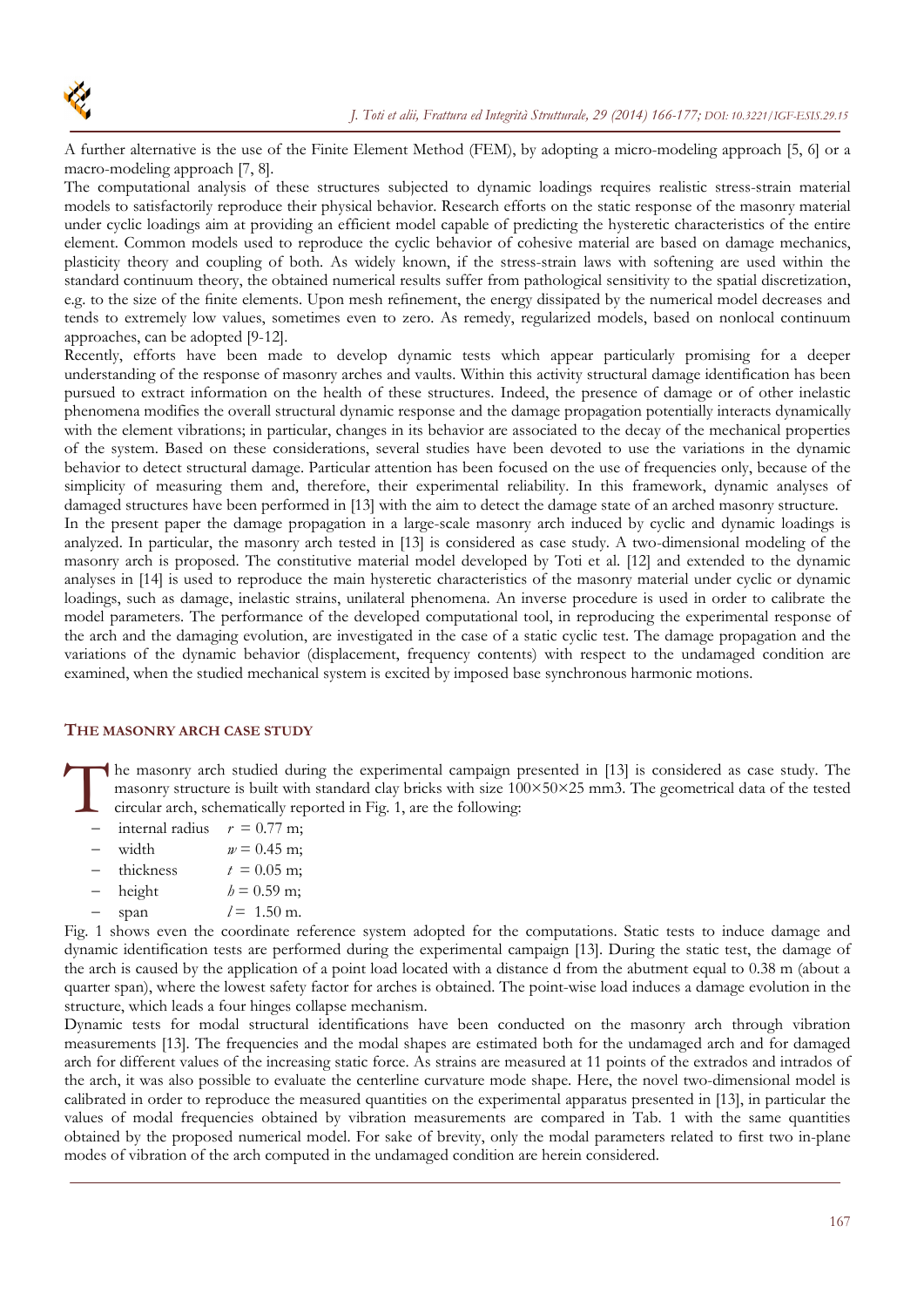



Figure 1: Geometry of the masonry arch.

|              | $f_1$ | f <sub>2</sub> |
|--------------|-------|----------------|
|              | [Hz]  | [Hz]           |
| Experimental | 35.59 | 72.11          |
| Numerical    | 35.80 | 73.23          |
| Error $[\%]$ | 0.5   | 2.5            |

Table 1: Comparisons between the first two experimental and numerical natural frequencies.

Fig. 2 shows the direct comparison between modal curvatures  $\phi$ <sup>"</sup>, experimentally measured and numerically evaluated, plotted along the ratio s/s<sub>A</sub>, in which s and s<sub>A</sub> being the curvilinear abscissa and the total length along the arch centerline, respectively.



Figure 2: Curvature mode shapes.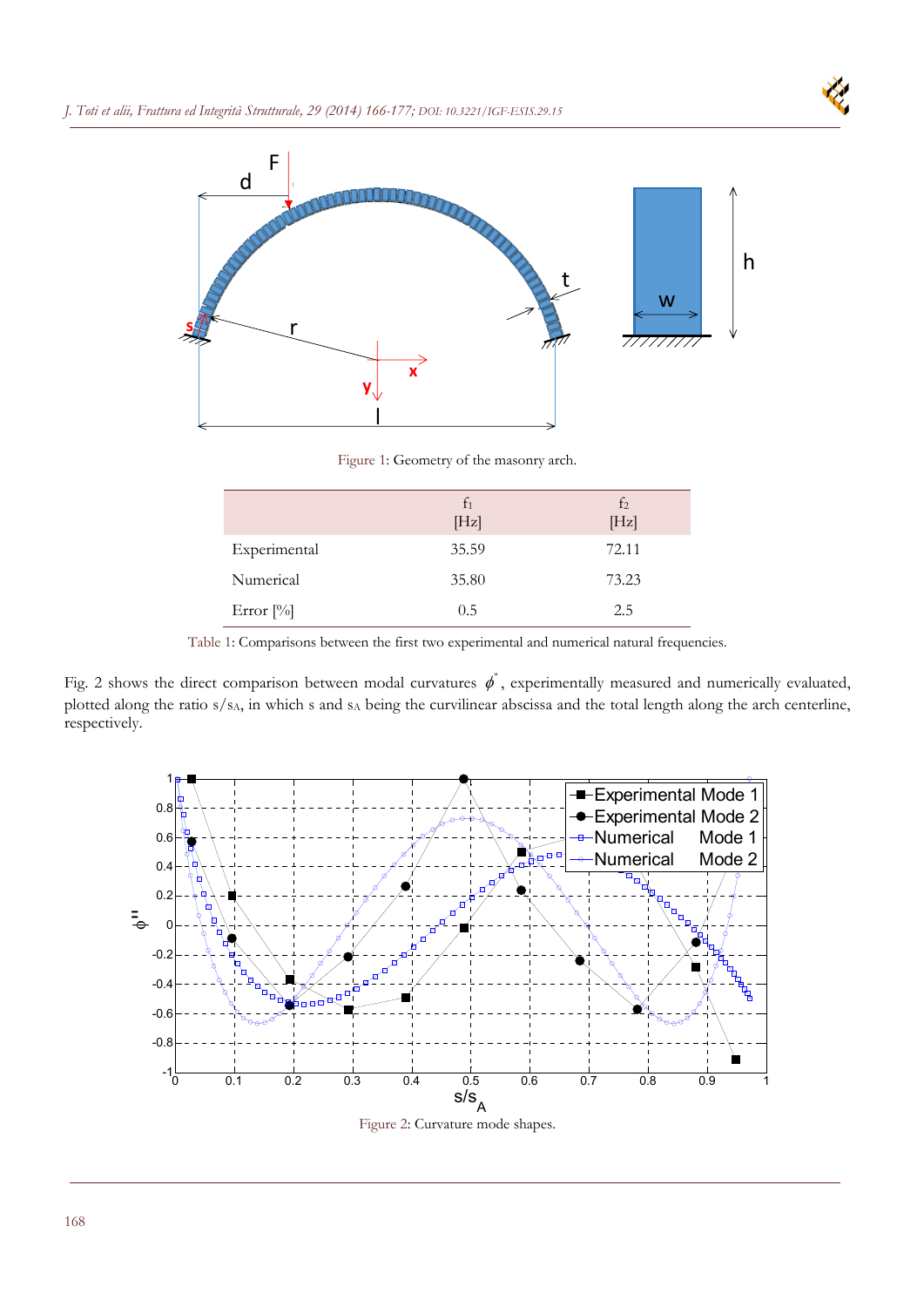

### **NUMERICAL MODEL**

#### *Nonlocal damage-plastic model*

 nonlocal damage-plastic model [12] is herein adopted to model the macroscopic cyclic behavior of the material point of the examined structure. The model is able to account for the tensile and compressive damage, the  $\blacktriangle$  accumulation of irreversible strains and the unilateral phenomenon, i.e. the stiffness recovery and loss due to monocal damage-plant<br>point of the examin<br>crack closure and reopening.

The stress-strain constitutive relationship is given by the following expression:

$$
\boldsymbol{\sigma} = \boldsymbol{\overline{\sigma}} \Big[ \Big( 1 - D_t \Big) H \Big( J_1^\epsilon \Big) + \Big( 1 - D_c \Big) \Big( 1 - H \Big( J_1^\epsilon \Big) \Big) \Big] \tag{1}
$$

with

$$
\overline{\sigma} = C(\varepsilon - \pi) = Ce \tag{2}
$$

where **σ** and **σ** are the stress tensor and effective stress tensor, respectively; **ε** , **π** and **e** are the total strain, the plastic strain and elastic strain, respectively;  $C$  is the fourth-order constitutive tensor;  $D_t$  and  $D_c$  are two damage variables which describe the stiffness degradation of the masonry in tension and compression, respectively;  $J_1^e = tr(\mathbf{e})$  is the first invariant of the elastic strain;  $H(x)$  denotes the Heaviside function,  $H(x)=1$  if  $x\geq 0$ , otherwise  $H(x)=0$ . The evolution of the plastic strain is described by introducing a yield function representing a branch of a modified

hyperbola and the loading-unloading conditions in the Kuhn-Tucker form:

$$
f_Y(\overline{\boldsymbol{\sigma}}) = \mathcal{A} - (\overline{\sigma}_1 - \overline{\sigma}_Y)(\overline{\sigma}_2 - \overline{\sigma}_Y) + B \left[ \left\langle \overline{\sigma}_1 - \overline{\sigma}_Y \right\rangle^2 - \left\langle \overline{\sigma}_2 - \overline{\sigma}_Y \right\rangle^2 \right] \le 0 \tag{3}
$$

$$
\dot{\boldsymbol{\pi}} = \dot{\lambda} \frac{\partial f_Y}{\partial \overline{\boldsymbol{\sigma}}} \qquad \dot{\lambda} \ge 0, \quad f_Y(\overline{\boldsymbol{\sigma}}) \le 0, \quad \dot{\lambda} f_Y(\overline{\boldsymbol{\sigma}}) = 0 \tag{4}
$$

where  $\bar{\sigma}_1$  and  $\bar{\sigma}_2$  are the principal values of the effective stress tensor  $\bar{\sigma}$ ; the bracket symbol  $\langle \cdot \rangle$  denotes the negative part of the number;  $\bar{\sigma}_Y$  is the uniaxial compressive strength of the concrete related to the hyperbola asymptotes  $\sigma_Y$ through the expression  $\bar{\sigma}_y = (A + \sigma_y^2)/\sigma_y$ ; *A* and *B* are parameters governing the shape of the yield function; in the following analyses, it is always assumed  $A = 0.1 \text{ N}^2/\text{mm}^4$  and  $B = 1$ ;  $\lambda$  is the plastic multiplier.

As a damage softening constitutive law is introduced, the localization of the strain and damage variables could occur. In order to overcome this pathological problem, to account for the correct size of the localization zone and, also, to avoid strong mesh sensitivity on the numerical results in finite element analyses, a nonlocal constitutive law is considered both for the compressive damage and the tensile damage. In particular, the evolution of the compressive damage *D<sub>c</sub>* is combined with the development of the plastic strain through the following cubic relationship:

$$
D_{c} = \max_{\text{binary}} \left\{ 0, \min \left\{ 1, \tilde{D}_{c} \right\} \right\} \quad \text{with} \quad \tilde{D}_{c} = -\frac{2}{\kappa_{u}^{3}} \overline{\kappa}^{3} + \frac{3}{\kappa_{u}^{2}} \overline{\kappa}^{2} \tag{5}
$$

where  $\kappa_n$  is the final accumulated plastic strain associated with the compressive damage  $D_c = 1$ ;  $\bar{\kappa}$  is the nonlocal counterpart of the accumulated plastic strain given by the following expression:

$$
\overline{\kappa}(\mathbf{x}) = \frac{1}{\int_{\Omega} \psi_{\epsilon}(\mathbf{x}, \mathbf{y}) d\Omega} \int_{\Omega} \psi_{\epsilon}(\mathbf{x}, \mathbf{y}) \kappa(\mathbf{y}) d\Omega
$$
\n(6)

being  $\kappa = \int_0^t \|\vec{\pi}\| dt$  the local value of the accumulated plastic strain;  $\psi_\varepsilon(\mathbf{x}, \mathbf{y}) = \left\langle 1 - \|\mathbf{x} - \mathbf{y}\|^2 / R_\varepsilon^2 \right\rangle_+$  the compressive weight function which determines the influence of the point **y** on **x**; the bracket symbol  $\langle . \rangle_+$  the positive part of the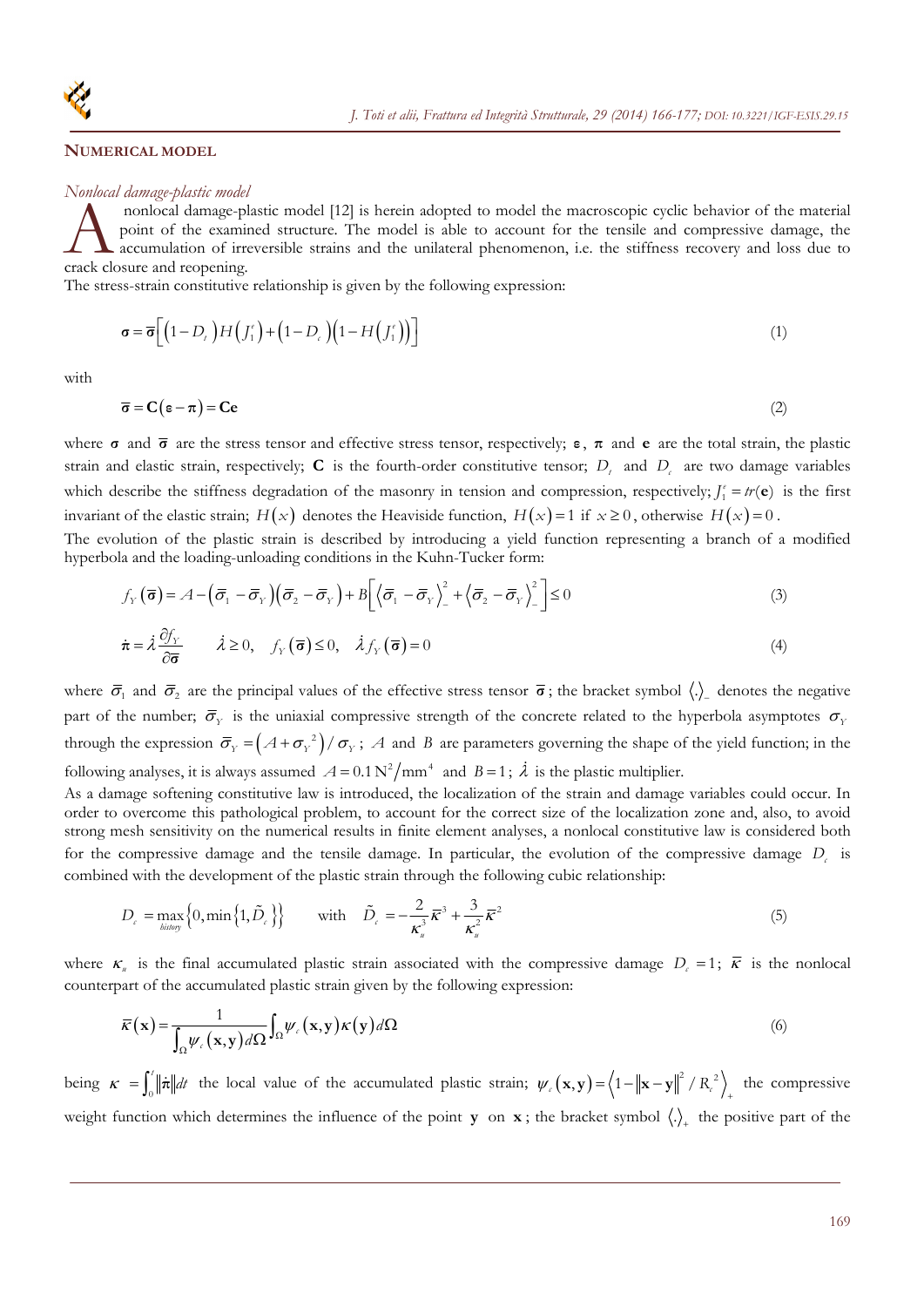

number; the parameter 2*R<sub>c</sub>* is the compressive characteristic length, which contributes to the definition of nonlocal accumulated plastic strain.

The evolution of the tensile damage parameter  $D_t$  is governed through the following nonlocal exponential law:

$$
D_{t} = \max_{\text{history}} \left\{ 0, \min \left\{ 1, \tilde{D}_{t} \right\} \right\} \quad \text{with} \quad \tilde{D}_{t} = \frac{\overline{\varepsilon}_{\text{eq}} - \varepsilon_{0} \exp \left( -k \left( \overline{\varepsilon}_{\text{eq}} - \varepsilon_{0} \right) \right)}{\overline{\varepsilon}_{\text{eq}}} \tag{7}
$$

where  $\epsilon_0$  is a material parameter indicating damage threshold strain;  $\bar{\epsilon}_\omega$  is the nonlocal equivalent strain defined as:

$$
\overline{\varepsilon}_{_{eq}}(\mathbf{x}) = \frac{1}{\int_{\Omega} \psi_{_{\ell}}(\mathbf{x}, \mathbf{y}) d\Omega} \int_{\Omega} \psi_{_{\ell}}(\mathbf{x}, \mathbf{y}) \varepsilon_{_{eq}}(\mathbf{y}) d\Omega \tag{8}
$$

with  $\varepsilon_{eq} = \sqrt{\langle e_1 \rangle_+^2 + \langle e_2 \rangle_+^2}$  the equivalent elastic strain;  $e_1$  and  $e_2$  are the principal elastic strains;  $\psi_i(\mathbf{x}, \mathbf{y}) = \left\langle 1 - ||\mathbf{x} - \mathbf{y}||^2 / R_i^2 \right\rangle_+$  defines the tensile weight function, with  $2R_i$  the tensile characteristic length, which contributes to the definition of nonlocal equivalent strain.

Finally, the condition that the damage in compression must be lower than the one in tension is enforced  $D_t \ge D_c$ .

The constitutive law defined in Eq. (1), for particular strain paths and damage conditions can be lead to discontinuities in the response of the material point. Indeed, for an isotropic cohesive material subjected to  $J_1$  history and to a constant elastic shear strain  $e_{xy}$ , the shear stress is  $\sigma_{xy} = 2Ge_{xy}\left[\left(1-D_t\right)H\left(J_1^e\right) + \left(1-D_c\right)\left(1-H\left(J_1^e\right)\right)\right]$ , with *G* the shear modulus. If  $D_t > D_c$  the value of shear stress  $\sigma_{xy}$  undergoes a sudden jump, when  $J_1^e$  changes from positive to negative value or vice-versa. While it can be considered realistic to have a stiffer shear response when the material point is subjected to volumetric contraction with respect to the case of volumetric expansion, because of the positive effect of the friction in compression, this strong discontinuity of response of the material point can be considered undesirable from both a physical and a mathematical point of view. For this reason, a regularized form of the Heaviside function can adopted with the aim to avoid annoying jumps in the response; in particular, the following regularized form is considered for the Heaviside function:

$$
H(f_1^{\epsilon}) = \frac{1}{e^{-f_1^{\epsilon}/b}}\tag{9}
$$

where *h* is a small parameter governing the regularization effect ( $h$ =0.0001 ÷ 0.001).

#### *Finite element mesh*

A two-dimensional plane stress finite element model of the arch has been constructed. The opportune choice of the element size has been investigated demonstrating that a finite element model characterized by a total of 320 four node isoparametric quadrilateral elements (Fig. 3a) is accurate. The chosen mesh assures a satisfactory numerical result, particularly with reference to the robustness in the frequency evaluation obtained by modal analysis (see the following section). Indeed, considering refined meshes characterized by a higher number of finite elements, the first fundamental modal frequencies do not change significantly. Concerning the constitutive laws, the above introduced cohesive continuum formulation is considered to model the macroscopic behavior of the masonry material.

## **CALIBRATION**

n inverse procedure, based on the results of the dynamic and static tests carried out in [13], is herein developed in order to derive some material properties of the arch.

The Young's modulus  $E$ , the Poisson's ratio  $\nu$  and the mass density  $\rho$  are set through a finite element updating procedure, using the modal structural properties estimated with the dynamic tests. In particular, the following objective function  $\Pi$  to be minimized is considered:  $A_{\text{th}}^{\text{on}}$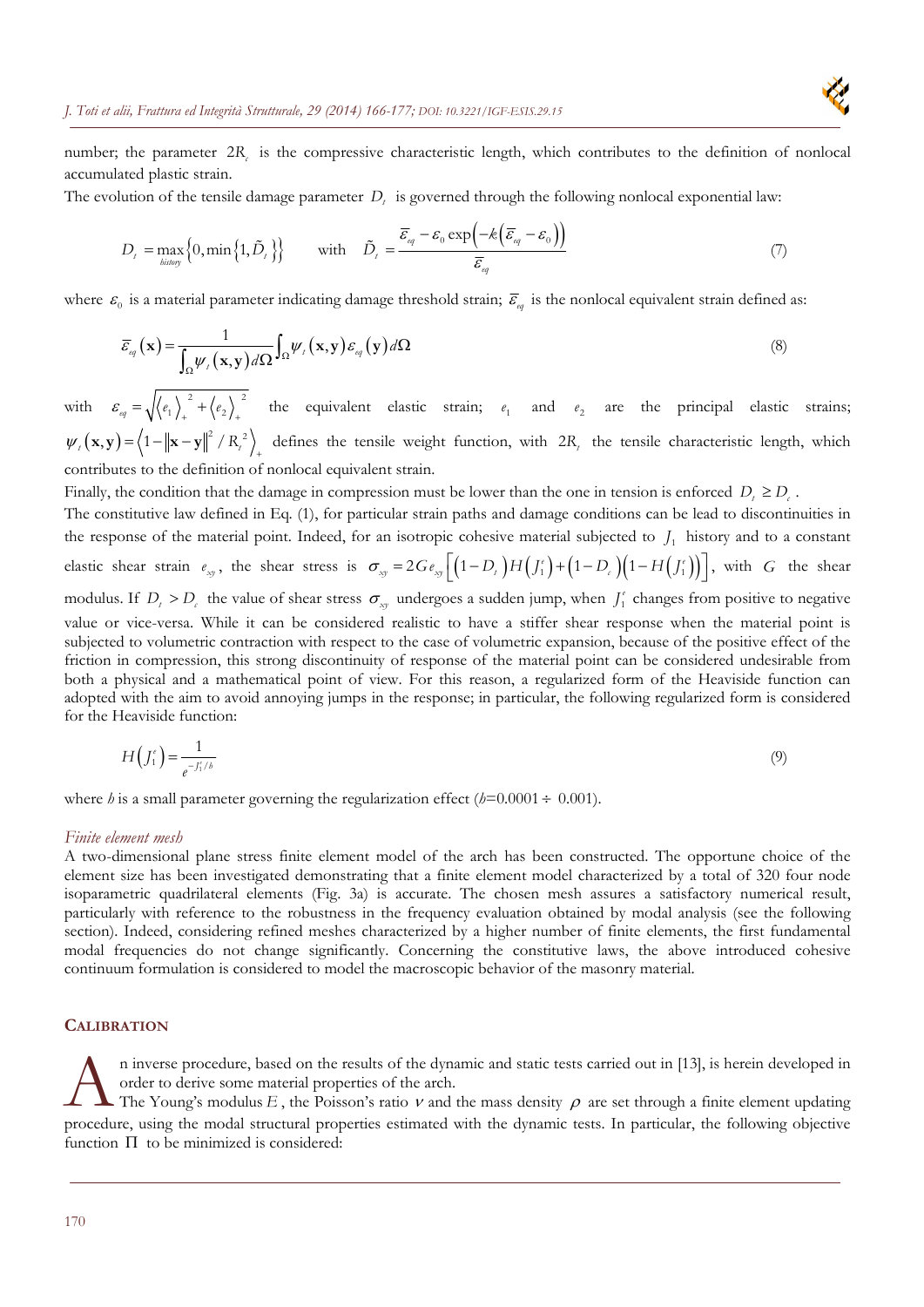

 *J. Toti et alii, Frattura ed Integrità Strutturale, 29 (2014) 166-177; DOI: 10.3221/IGF-ESIS.29.15*

$$
\Pi(E,\nu,\rho) = \frac{1}{2} \sum_{i=1}^{N} r_{\omega,i} \qquad \text{with} \quad r_{\omega,i} = \left(\frac{\omega_{i,n}^2 - \omega_{i,\exp}^2}{\omega_{i,\exp}^2}\right)^2 \tag{10}
$$

where *N* denotes the number of the autofrequencies,  $r_{\omega,i}$  is the residual,  $\omega_{i,n}$  and  $\omega_{i,exp}$  are the values of the autofrequencies deriving by the numerical computation and experimental test, respectively. In particular, in the expression (10) of the objective function only the frequency of the first mode is taken into account. Specifically, the solution is found using an optimization function in MATLAB and it is characterized by  $E = 4000 \text{ Mpa}$ ,  $v = 0.2$  and  $\rho = 25 \text{ kN/m}^3$ . Fig. 3b-c show the modal shapes and the corresponding autofrequencies obtained by the developed updating technique. The comparison between the experimental modal parameters and the numerical one, provided in Fig. 2 and in Tab. 1, confirms a good accordance in term of curvature mode shapes and autofrequencies.



Figure 3: Finite element model of the masonry arch: a) mesh; b) mode shape and frequency for mode 1; mode shape and frequency for mode 2.

Moreover, in Tab. 2 the comparison between the considered mesh with 320 elements and two different meshes of 160 and 640 elements, respectively, shows that the chosen discretization assures the converge of the results.

| Natural frequencies |       |                   |       |  |  |  |  |
|---------------------|-------|-------------------|-------|--|--|--|--|
| elements 160        |       | 320               | 640   |  |  |  |  |
| $f_1$               | 35.90 | 35.80             | 35.80 |  |  |  |  |
| $\mathcal{L}_{2}$   |       | 73.33 73.23 73.23 |       |  |  |  |  |

Table 2: Natural frequencies obtained with three different discretizations of the arch model.



Figure 4: Response of the masonry arch: comparison between the experimental result data and numerical results obtained for different values of the  $\mathcal{E}_0$ .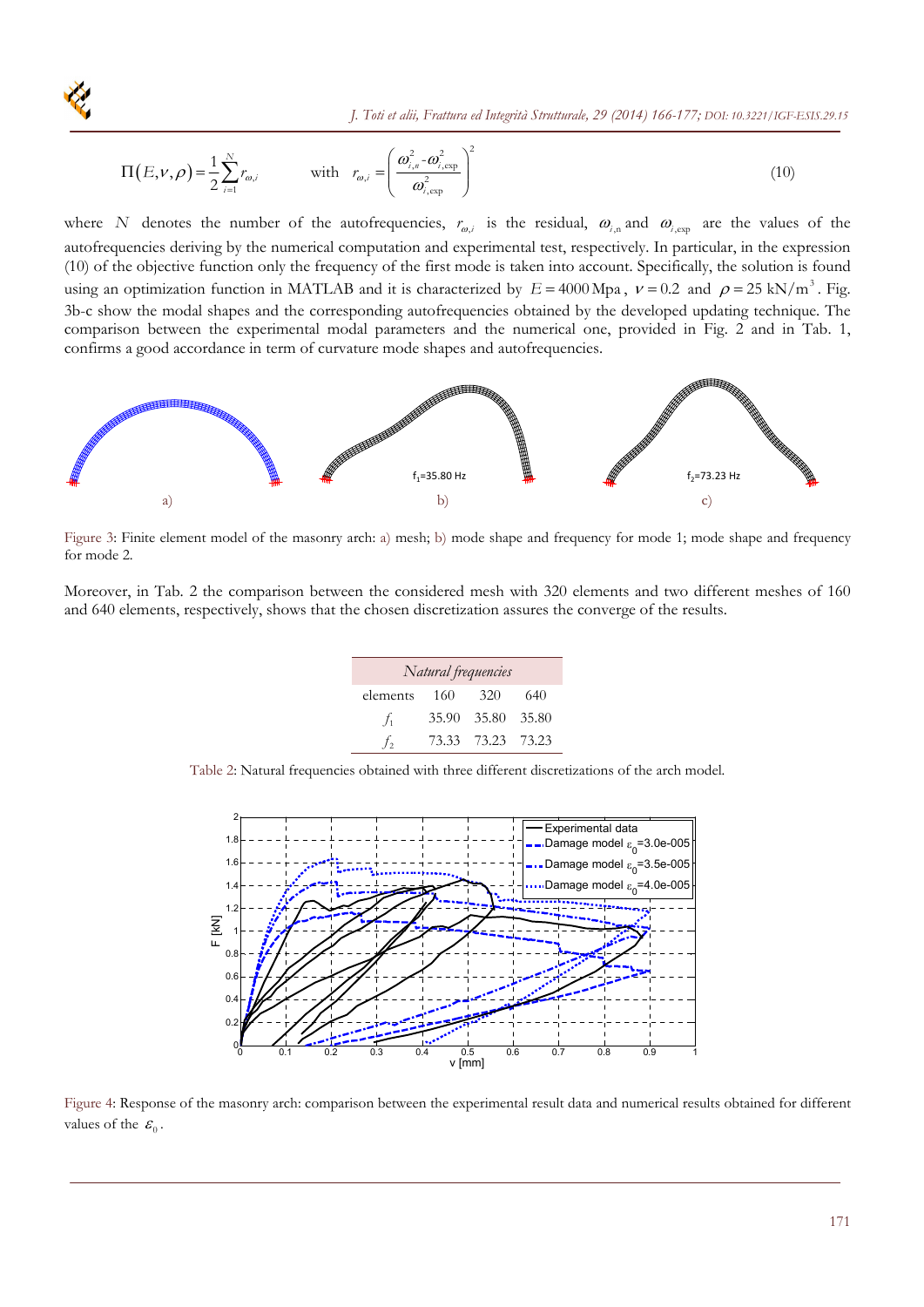

The model parameters characterizing the post peak behavior are set on the basis of the nonlinear response determined during the static test. Several computations have been performed in order to study the influence of each parameter on the global behavior of the masonry arch; finally, the post peak parameters are set as the ones which ensure a satisfactory approximation of the global experimental behavior. In the numerical simulations, the action of the static force is reproduced by applying a monotonic displacement *v* along the *y* direction. Sensitivity analyses of the solution demonstrate a strong influence of the post peak parameters characterizing the behavior in tension ( $\varepsilon_0$  and  $k$ ), while a quite reduced dependence of the parameters governing the behavior in compression ( $\sigma_y$  and  $K_y$ ). In particular, the sensitivity analyses of the response as function of  $\varepsilon_0$  and  $k$  are depicted in Fig. 4 and Fig. 5, respectively, where the numerical response, plotted in term of nodal reaction versus the prescribed displacement, is compared with the experimental data. The set parameters governing the nonlinear behavior of the material are reported in Tab. 3, with  $R<sub>c</sub> = R<sub>c</sub> = R$ . It is also possible to observe from Fig. 4 and Fig. 5 that the elastic properties (i.e. *E* and  $\nu$ ) defined through the updating procedure provide a good estimation of the structural initial stiffness computed through the static analyses.



Figure 5: Response of the masonry arch: comparison between the experimental result data and numerical results obtained for different values of the *k* .

|                      |       |     | $\boldsymbol{v}_0$ | $\mathcal{R}$ | ◡▿                       | $\mathbf{r}_{\mu}$ | V                  |
|----------------------|-------|-----|--------------------|---------------|--------------------------|--------------------|--------------------|
| [kN/m <sup>3</sup> ] | [Mpa] |     |                    |               | [Mpa]                    |                    | $\vert$ mm $\vert$ |
| 25.0                 | 4000  | ے د | $3.5e-005$         | 500           | $\overline{\phantom{0}}$ | $-0.07$            | 30                 |

Table 3: Material parameters adopted in the numerical model.

# **DAMAGE PROPAGATION**

## *Static-cyclic test*

he mechanical behavior of a masonry arch under cyclic loading is analyzed. The static-cyclic test performed in [13] is reproduced. The loading history reported in Tab. 4 is applied to the displacement *v* in order to simulate the cycles of the experimental test. The mechanical behavior of a masonry arch under cyclic loading is analyzed. The static-cyclic test performed in [13] is reproduced. The loading history reported in Tab. 4 is applied to the displacement  $\nu$  in order to sim

Fig. 6. Observing this figure, it is possible to remark that the proposed modeling approach is able to catch with good approximation the actual behavior of the structural system occurred during the loading and unloading phases. Fig. 7 shows the tensile damage map obtained by the simulation in correspondence of the two time steps indicated in Fig. 6 with the letter A and B, respectively. From Fig. 7, it appears evident that the collapse mechanism developed by the arch is characterized by the formation of four hinges, two on extrados and two on intrados. With reference to [13], the numerical model well reproduces the failure mechanism developed by the arch during the static test, indeed, the tensile damage assumes close to 1 in the zones where the fracture opening occurred.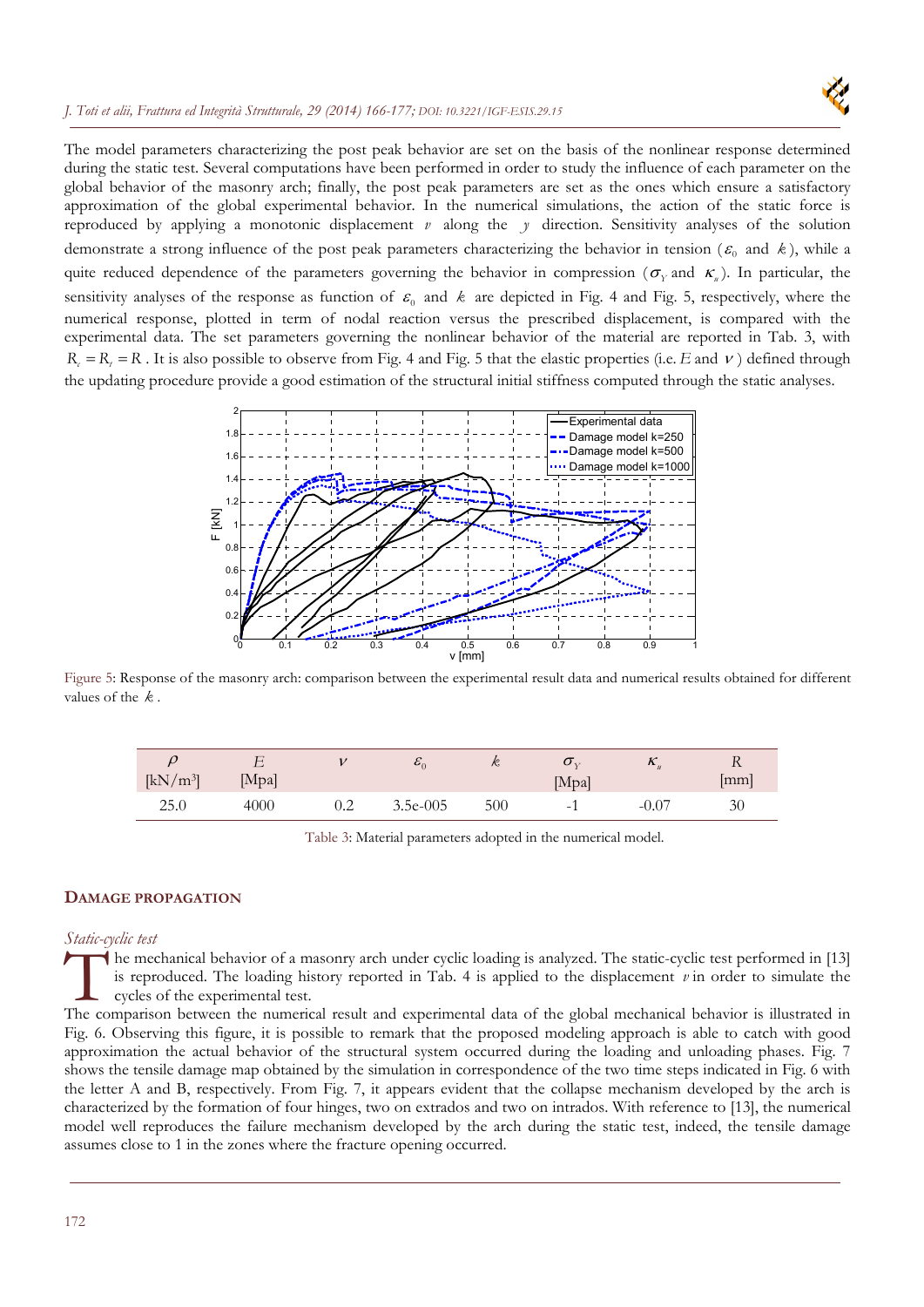

Figure 6: Cyclic test: comparison between numerical and experimental results.



Figure 7: Tensile damage map: a) time step A; b) time step B;

| Loading history                                  |  |  |  |  |  |  |  |  |  |
|--------------------------------------------------|--|--|--|--|--|--|--|--|--|
| time step $0 \t1 \t2 \t3 \t4 \t5 \t6 \t7$        |  |  |  |  |  |  |  |  |  |
| $v$ [mm] 0 0.38 0.04 0.42 0.07 0.45 0.1 0.9 0.24 |  |  |  |  |  |  |  |  |  |

Table 4: Loading history for the displacement *v*

# *Dynamic test*

Numerical analyses are conducted to investigate the damage propagation induced by a sinusoidal synchronous motion applied to all nodes of base  $u_{g}(t) = u_0 \sin(2\pi f_0 t)$ , where  $u_0$  and  $f_0$  indicate the displacement amplitude and the frequency of the harmonic imposed displacement, respectively.

The propagation of the damage in the arch is analyzed for frequency ratio  $\eta = f_0/f_1$  equal to 0.7 and 1.3. For each frequency ratio, two values of the displacement amplitude are considered:  $u_0 = 0.10$  mm and  $u_0 = 0.11$  mm.

The equations of motion are integrated until the time 5 s is reached, with a time step equal to 0.001 s (approximately 1/14 of the second natural period of vibration) in order to correctly take into account the dynamics of the first two modes.

The comparison between the damage model and the elastic model is provided in term of time histories of the displacement *v* evaluated at the extrados of the key-section of the arch. The effect of damage on the dynamic response is analyzed through the Fourier spectral analyses. Fig. 8 and Fig. 9 show the displacement response and Fourier spectra for all the considered forcing functions, adopting both elastic and the proposed damage model. Observing these figures, it can be remarked that: the arch collapses before 5 s for  $\eta = 0.7$  with  $u_0 = 0.11$  mm and for  $\eta = 1.3$  with  $u_0 = 0.10$  mm or  $u_0 = 0.11$  mm; the development of the damage in the nonlinear model leads, away from the failure mechanism, only to a decrease in time of the natural frequencies, while the frequency contents become richer for all cases close to the collapse condition; the reduction of the frequency contents became faster with increasing the forcing displacement amplitude. In particular, for  $\eta = 0.7$  with  $u_0 = 0.11$  mm at the time equal to 1.5 s the first natural frequency of the damaged system is approaching the lower forcing one, the arch goes in resonance following its first modal shape and, as consequence, collapses. On the contrary, for the other case, characterized by lower forcing displacement amplitudes, the structural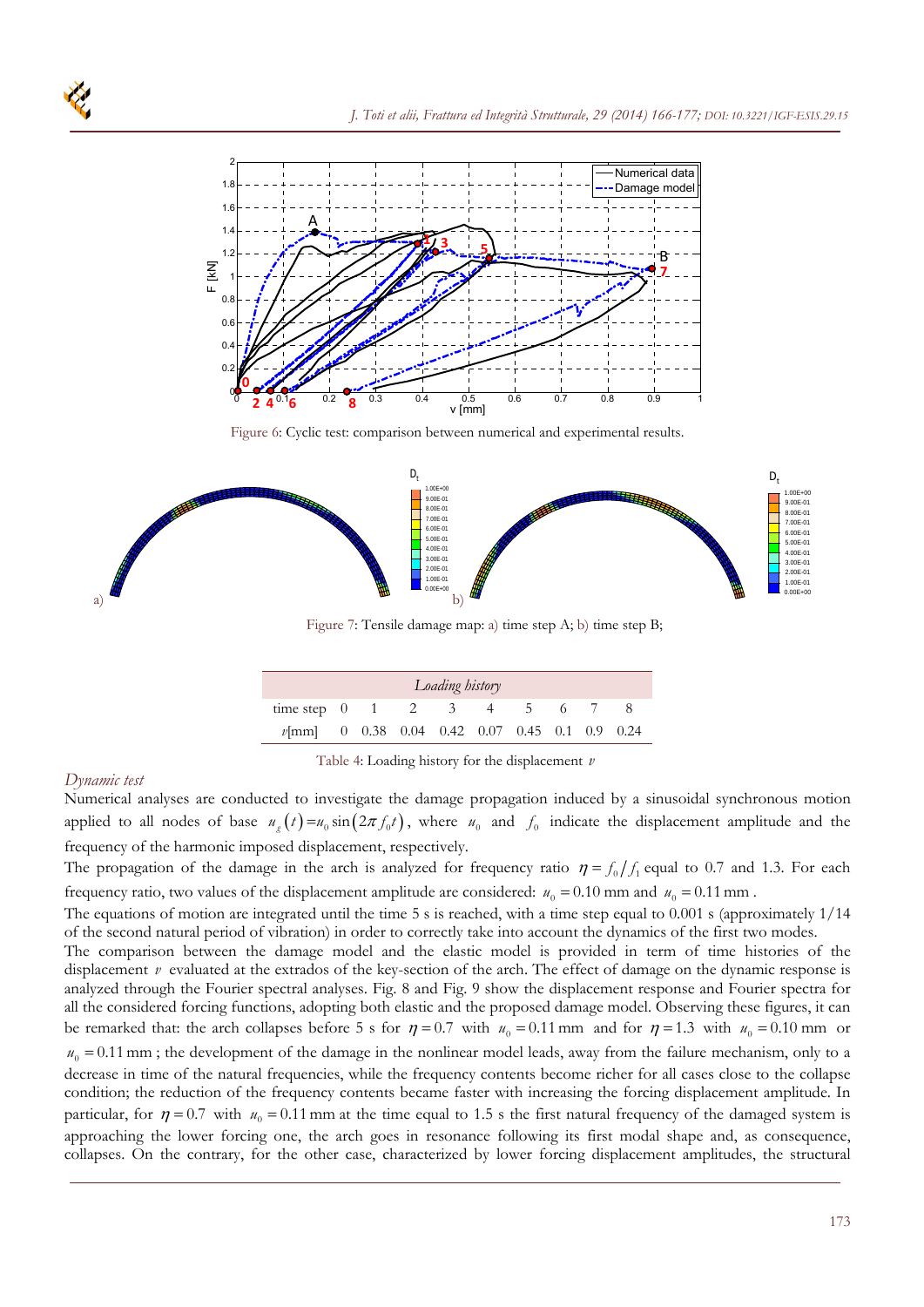

system does not reaches after 5 seconds the critical condition; the damage of the arch leads only to energy dissipation. In fact, the peak amplitudes associated to the frequency contents appear lower than the ones obtained with the elastic model, where the energy dissipation is always null. Instead, the collapse of the arch for the case  $\eta = 1.3$  is not due to the resonance phenomenon, but it occurs because the higher forcing frequency leads to a larger base acceleration and, as consequence, higher inertia forces.



Figure 8: Time history of the displacement:  $\eta = 0.7$  a)  $u_0 = 0.10$  mm; b)  $u_0 = 0.11$  mm;  $\eta = 1.3$  c)  $u_0 = 0.10$  mm; d)  $u_0 = 0.11$  mm

In Fig. 10, the tensile damage maps close to the collapse condition for  $\eta = 0.7$ , with  $u_0 = 0.11$  mm and  $\eta = 1.3$  with  $u_0 = 0.10$  mm and  $u_0 = 0.11$  mm are illustrated. In particular, it can be remarked that for these three analysis cases, before 5 s, the arch tends to develop a four hinges collapse mechanism compatible with the first mode of vibration. Indeed, the tensile damage variable assumes higher values exactly in the four zones where the maximum curvature values of first mode occur (Fig. 2). The damage variable reaches first the unitary value at the two support areas because in these regions the bending curvatures are larger than the ones of other two zones (Fig. 2).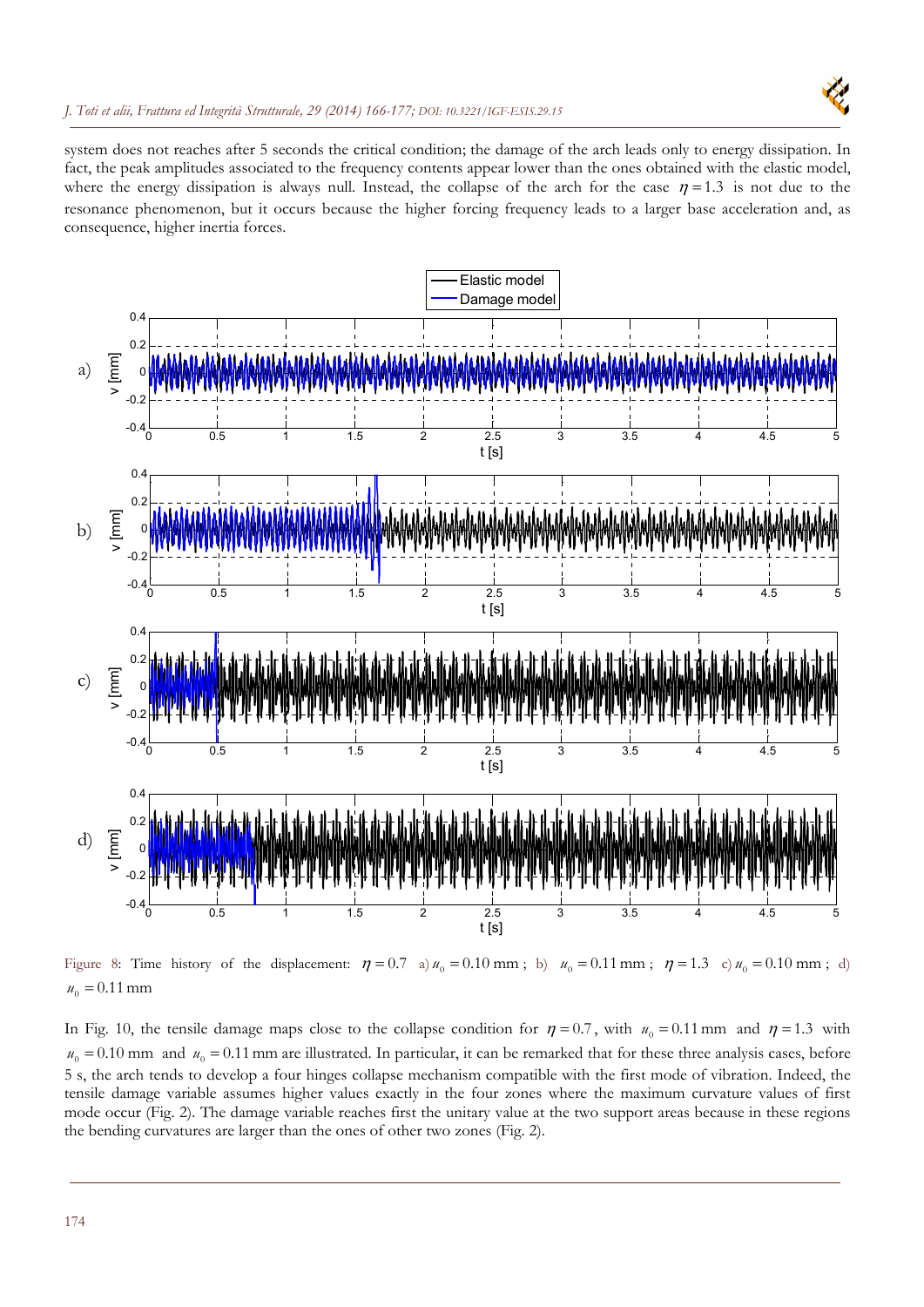

Figure 9: Fourier spectra of the displacement response:  $\eta = 0.7$  a)  $u_0 = 0.10$  mm; b)  $u_0 = 0.11$  mm;  $\eta = 1.3$  c)  $u_0 = 0.10$  mm; d)  $u_0 = 0.11$  mm;

# **CONCLUSIONS**

he present work focuses on the development of a computational strategy for studying the damage propagation in a masonry arch induced by slow cyclic and dynamic loadings. A nonlocal plastic damage model is adopted in order to reproduce the cyclic macroscopic behavior of the masonry material. An inverse procedure is used to define the The present work focuses on the development of a computational strategy for studying the damage propagation in a masonry arch induced by slow cyclic and dynamic loadings. A nonlocal plastic damage model is adopted in order procedure, using the first two modal natural frequencies identified by dynamic tests. The found solution assures a good accordance of the modal parameters in term of curvature mode shapes and natural frequencies of the first two modes of vibrations between experimental and numerical quantities. The calibration of post peak parameters of the proposed formulation are set on the basis of the experimental nonlinear response determined during a static test. A numerical example concerning a slow cyclic test shows the effectiveness of the developed arch models in reproducing both the experimental response and the collapse mechanism.

Finally, the masonry arch is excited by sinusoidal imposed base motions to study the effect of both the amplitude and the frequency content of the base motion on damage propagation. The numerical computations conducted in the time and analyzed in the frequency content, show that the damage model is able to catch the dissipation of energy and the reduction of the natural frequencies. In particular, the base motions at forcing frequency higher than the first natural one is accompanied by large accelerations which induce the collapse of the structure. In the case of forcing frequency lower than the first natural one due to the stiffness degradation, even in the presence of small imposed acceleration, the collapse occurs due to an on-going resonance mechanism between the decreasing first natural frequency and the lower forcing frequency.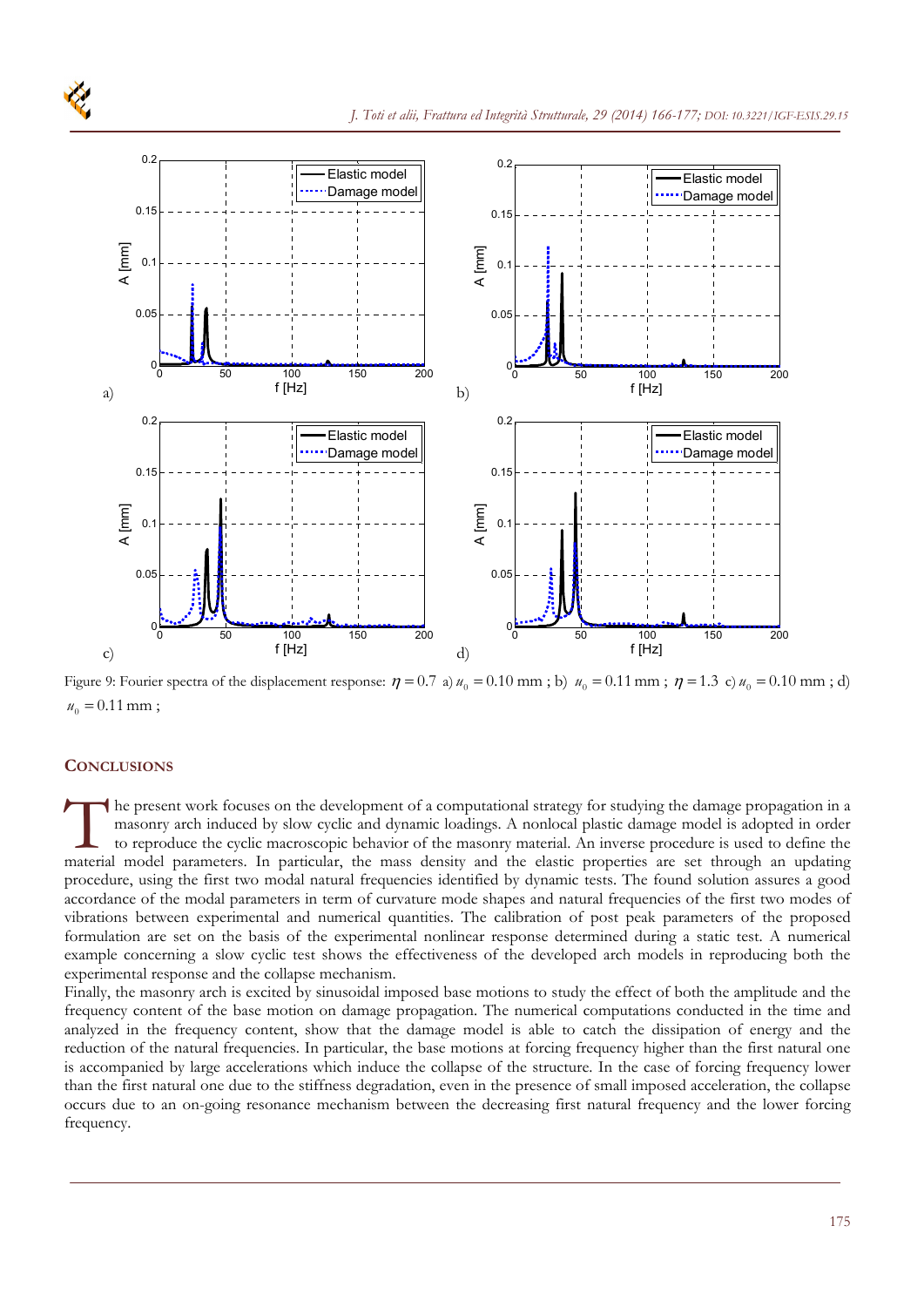



Figure 10: Damage maps:  $\eta = 0.7$ , a)  $u_0 = 0.11$  mm;  $\eta = 1.3$ , b)  $u_0 = 0.10$  mm; c)  $u_0 = 0.11$  mm.

# **REFERENCES**

- [1] Ceci, A. M., Contento, A. Fanale, L. Galeota, D. Gattulli, V., Lepidi, M., Potenza, F., Structural performance of the historic and modern buildings of the University of L'Aquila during the seismic events of April 2009, Engineering Structures, 32 (2010) 1899-1924.
- [2] Heyman, J., The stone skeleton, International Journal of Solids and Structures, 2(1966) 249-279.
- [3] De Luca, A., Giordano, A., Mele, E, A simplified procedure for assessing the seismic capacity of masonry arches. Engineering Structures, 26 (2004) 1915-1929.
- [4] De Lorenzis, L., DeJong, M., Ochsendorf, J., Failure of masonry arches under impulse base motion, Earthquake Engineering and Structural Dynamics, 36(2007a) 2119-2136.
- [5] Pelà, L., Aprile, A., Benedetti, A., Seismic assessment of masonry arch bridges, Engineering Structures 31(2009), 1777-1788.
- [6] Sacco, E., Toti, J., Interface Elements for the Analysis of Masonry Structures, International Journal for Computational Methods in Engineering Science and Mechanics, 11 (2010) 354–373.
- [7] Resemini, S., Lagormarsino, S., Displacement-based methods for the seismic assessment of masonry arch bridges. Fifth International Conference on Arch Bridges ARCH'07, (2007) 441-450.
- [8] Cancelliere, I., Imbimbo, M., Sacco, E., Experimental tests and numerical modeling of reinforced masonry arches. Engineering Structures, 32 (2010) 776-792.